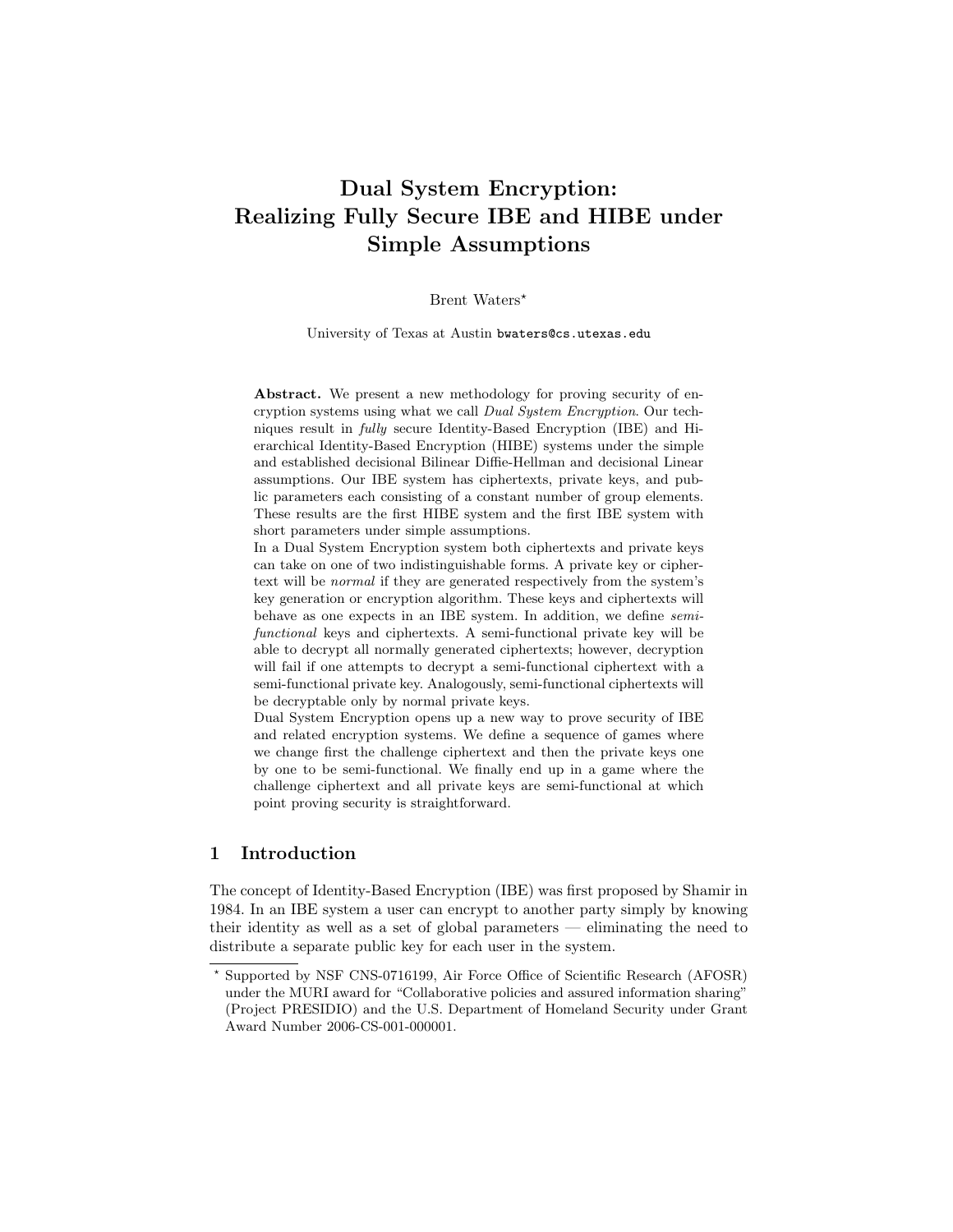Although the concept received much interest, it wasn't until several years later that Boneh and Franklin [5] introduced the first Identity-Based Encryption scheme using groups with efficiently computable bilinear maps. The original Boneh and Franklin result used the random oracle heuristic to prove security under the Bilinear Diffie-Hellman assumption and a significant open question was whether the random oracle model could be removed.

Following the breakthrough result of Boneh and Franklin, there has been significant progress in realizing IBE in the standard model. First, Canetti, Halevi, and Katz [11] proved security without the random oracle heuristic, but under a weaker "Selective-ID" model where the attacker must declare the identity  $\mathcal{I}^*$ that he will attack before even seeing the system's public parameters. Boneh and Boyen [2] then provided an efficient selectively secure scheme. Subsequently, Boneh and Boyen [3] and Waters [26] gave fully secure solutions in the standard model. The Waters scheme provided an efficient and provably fully secure system in the standard model under the decisional Bilinear Diffie-Hellman assumption; however, one drawback was that the public parameters consisted of  $\mathcal{O}(\lambda)$  group elements for security parameter  $\lambda$ .

Partitioning Reductions One very important common thread in all of the above systems is that they use what we call a *partitioning* strategy to prove security. In these systems, one proves security to an underlying complexity assumption by creating a reduction algorithm  $\beta$  that partitions the identity space into two parts  $-1$ ) identities for which it can create private keys; and 2) identities that it can use in the challenge ciphertext phase. This partitioning is embedded either in the public parameters at setup time in the standard model systems [11, 2, 3, 26] or programed into the random oracle [5]. In the selective model, systems the identity space can be "tightly" partitioned so that all the keys except  $\mathcal{I}^*$  fall into the key creating partition, while reductions in fully secure systems will partition the space according to the number of private key queries  $q(\lambda)$  that an attacker makes and the reduction "hopes" that the queries and challenge ciphertext identity fall favorably in the partition.

While the partitioning techniques have proved useful, they have two fundamental limitations. First, the most efficient fully secure and standard model IBE system due to Waters has large public parameters that might be impractical for some applications. The second and more compelling concern is that partitioning techniques appear to be inadequate for proving security of encryption systems that offer more functionality such as Hierarchical IBE [20, 18] and Attribute-Based Encryption [22] even if we apply the random oracle model. For instance, all known Hierarchical Identity-Based Encryption (HIBE) systems (in this vein) have an exponential degradation of security with the depth,  $n$ , of the hierarchy – rendering the security reductions meaningless for large  $n$ . The fundamental problem is that more advanced systems such as HIBE have more structure on the identity space that make (any known) partitioning strategies unusable. For example, in an HIBE system a partitioning reduction algorithm is constrained such that if it can create a private key for a particular identity vector then it must be able to for all of its descendants.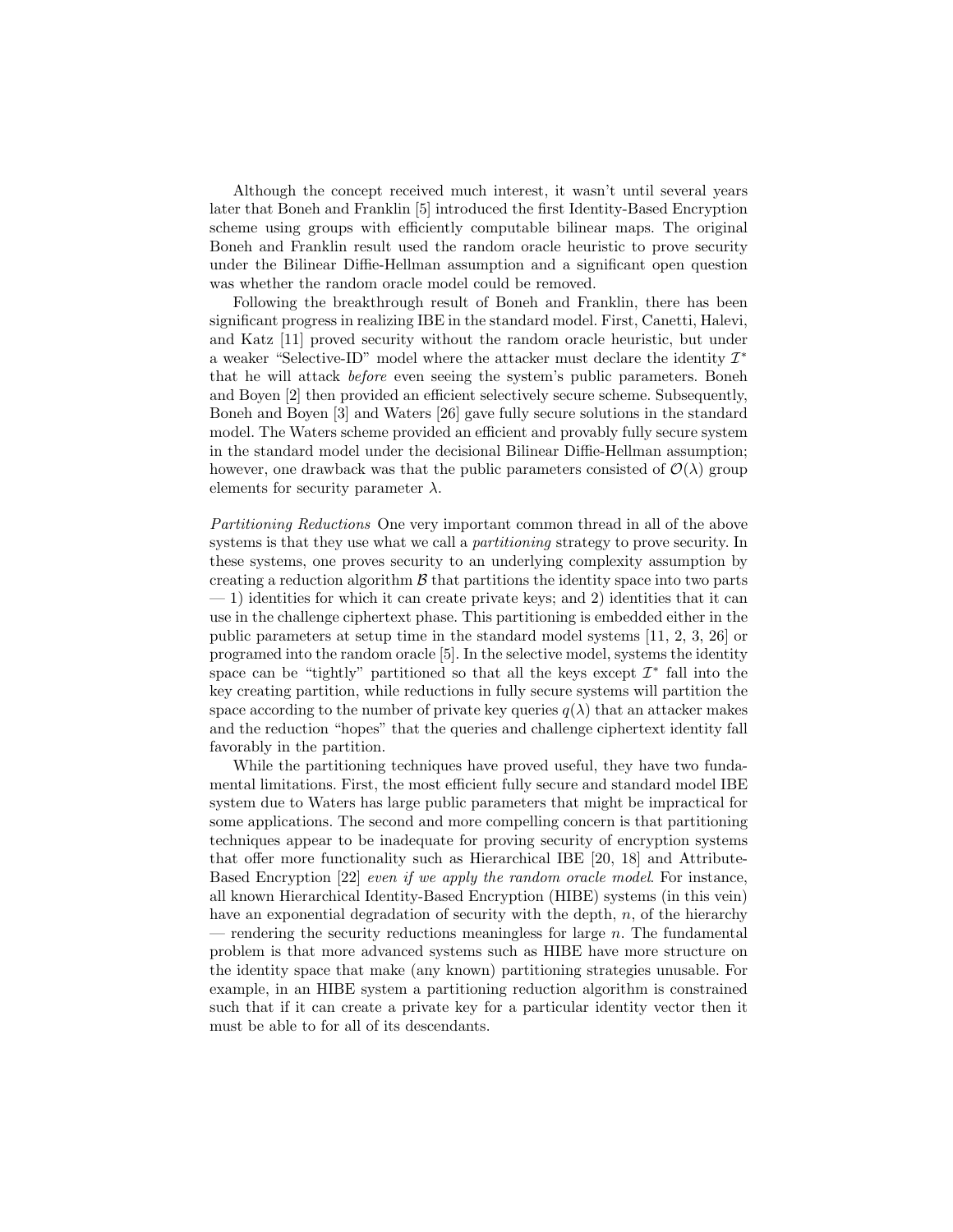Moving beyond the partitioning paradigm To overcome these obstacles, Gentry [15] proposed an IBE system with short public parameters that has a security reduction which moves beyond the partitioning paradigm. In his reduction the simulator is able to create a key for all identities and also use any identity as the challenge identity  $\mathcal{I}^*$ . At first glance, there is an apparent paradox in this strategy since it seems that the reduction algorithm could simply answer the challenge ciphertext itself by creating a private key for  $\mathcal{I}^*$ . To deal with this obstacle, Gentry's reduction algorithm can only generate one private key for each identity. For an attacker that makes at most  $q$  queries, the algorithm embeds a degree q polynomial  $F(\cdot)$  and can create a private key with a tag component  $F(\mathcal{I})$  for identity  $\mathcal{I}$ . The challenge ciphertext for  $\mathcal{I}^*$  is structured such that it decrypts to the challenge message for the single key for  $\mathcal{I}^*$  that the reduction could generate even though the message might be information theoretically hidden to an attacker with no knowledge of  $F(\mathcal{I}^*)$ .

Although the Gentry IBE achieved security in the standard model, it did so at the cost of using a significantly more complicated assumption called the decisional  $q$ -ABHDE assumption. In this assumption a generator  $q$  raised to several powers of an exponent a are given out (e.g.,  $g, g^a, g^{a^2}, \ldots, g^{a^q}$ ). In addition to the added complexity, the actual assumption used in the proof is dependent on the number of private key queries the adversary makes. This seems to be inherently tied to the need to embed the degree q polynomial  $f$  into a constant number group elements.

Interestingly, Gentry and Halevi [16] recently showed how to extend these concepts to get a fully secure HIBE system, although this system actually used an even more involved assumption. In addition, the "jump" from Gentry's IBE to the HIBE system added a significant amount of complexity to the system and proof of security.

Our Contribution We present a new methodology for proving security of encryption systems using what we call Dual System Encryption. Our techniques result in fully secure IBE and HIBE systems under the simple and established decisional Bilinear Diffie-Hellman and decisional Linear assumptions. Our IBE system has ciphertexts, private keys, and public parameters each consisting of a constant number of group elements. Our results give the first HIBE system and the first IBE system with short parameters under simple assumptions.

Our conceptual approach departs significantly from both the partitioning paradigm and Gentry's approach. In a Dual System Encryption system, both ciphertexts and private keys can take on one of two indistinguishable forms. A private key or ciphertext will be normal if they are generated respectively from the system's key generation or encryption algorithm. These keys and ciphertexts will behave as one expects in an IBE system. In addition, we define semi-functional keys and ciphertexts. A semi-functional private key will be able to decrypt all normally generated ciphertexts; however, decryption will fail if one attempts to decrypt a semi-functional ciphertext with a semi-functional private key. Analogously, semi-functional ciphertexts will be decryptable only by normal private keys.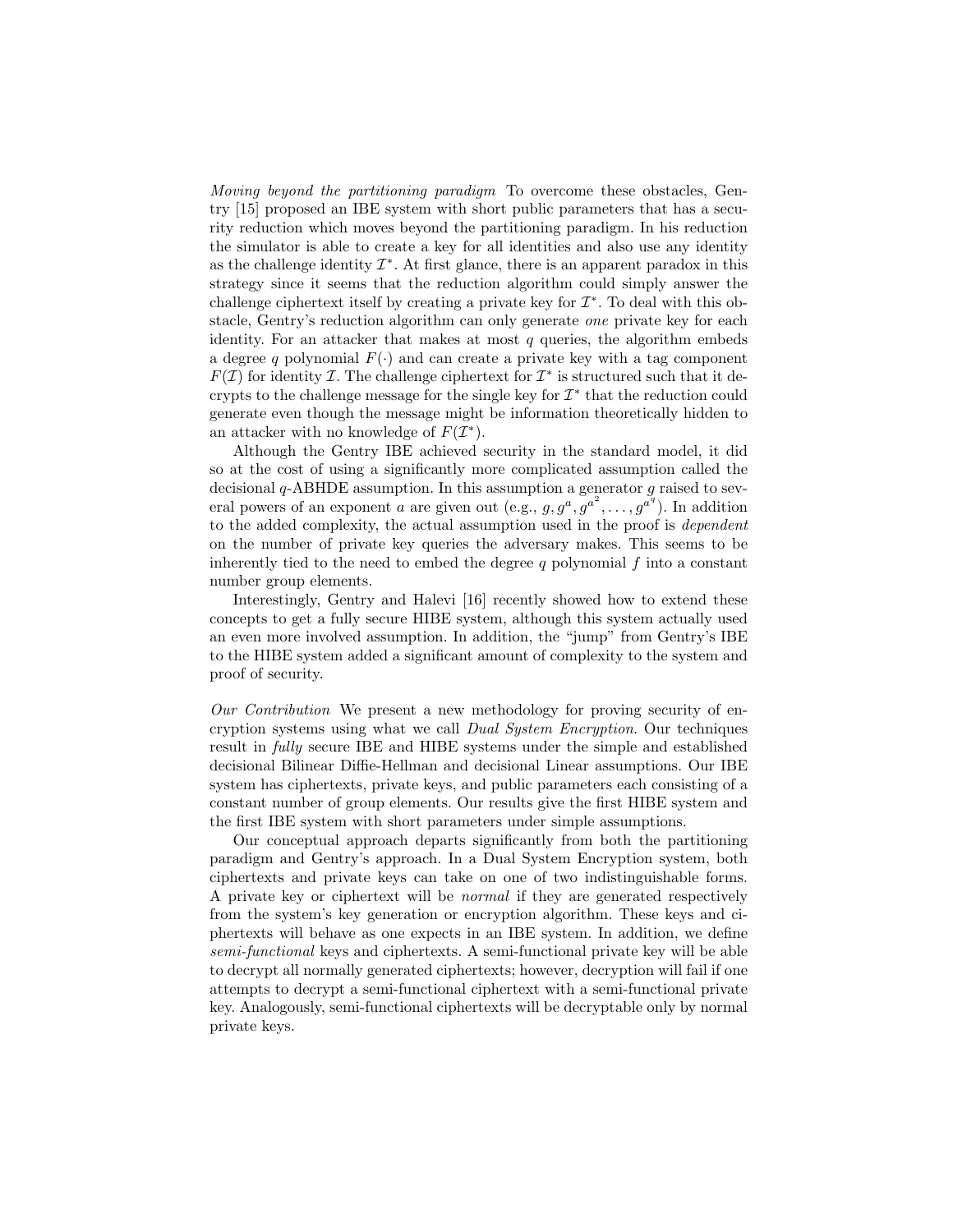Dual System Encryption opens up a new way to prove security of IBE and related encryption systems. Intuitively, to prove security we define a sequence of games arguing that an attacker cannot distinguish one game from the next. The first game will be the real security game in which the challenge ciphertext and all private keys are distributed normally. Next, we switch our normal challenge ciphertext with a semi- functional one. We argue that no adversary can detect this (under our complexity assumption) since all private keys given can decrypt the challenge ciphertext regardless of whether it is normal or semi-functional. In the next series of games, we change the private keys one game at a time from normal to semi-functional, again arguing indistinguishability. In both the above proof arguments, our reduction algorithm  $\beta$  will be able to provide private keys for any identity and use any identity as a challenge identity — eliminating the need to worry about an abort condition. Finally, we end up in a game where the challenge ciphertext and all private keys are semi-functional. At this point proving security is straightforward since the reduction algorithm does not need to present any normal keys to the attacker and all semi-functional keys are useless for decrypting a semi-functional ciphertext.

The reader may have noticed one issue in our indistinguishability argument over private keys. If the reduction algorithm  $\beta$  wants to know whether a secret key  $SK_{\mathcal{I}}$  for  $\mathcal I$  was semi-functional, couldn't it simply create a semi-functional ciphertext for  $\mathcal I$  and test this itself (without using the attacker)? To deal with this issue our reduction algorithm embeds a degree one polynomial  $F(\mathcal{I}) = A \cdot \mathcal{I} + B$ (over  $\mathbb{Z}_p$ ). In each hybrid game the attacker can only create a semi-functional ciphertext for ciphertext identity  $\mathcal{I}_c$  with a "tag" value of tag<sub>c</sub> =  $F(\mathcal{I}_c)$  and can only create a private key of unknown type for identity  $\mathcal{I}_k$  with tag value of  $\text{tag}_k = F(\mathcal{I}_k)$ . Our system use the "two equation revocation" technique of Sahai and Waters [23] to enforce that the decryption algorithm will only work if the key tag and ciphertext tag are not equal. If the reduction algorithm attempted to test the key in question, decryption would fail unconditionally; and thus independently of whether it was a semi-functional key.<sup>1</sup>.

In reflection, one reason our dual system achieves security from a simple assumption is that by changing the keys in small hybrid steps one by one we only need to worry about the relationship between the challenge ciphertext and one private key at a time. Our function  $F$  only needs to be able to embed a degree one polynomial; in contrast the Gentry reduction "takes on" all private keys at the same time and needs a complex assumption to embed a degree  $q$ polynomial.

HIBE and Other Encryption Systems Building on our IBE system, we also provide a fully secure HIBE system. One remarkable feature is that the added complexity of the solution is rather small. Furthermore, our system combines the structure of the Boneh-Boyen [2] selective-ID HIBE. This hints that we can leverage our methodology to adapt ideas from other selectively secure encryption

<sup>1</sup> Our core system has a negligible correctness error; however, we outline how to build a perfectly correct system in Section 4.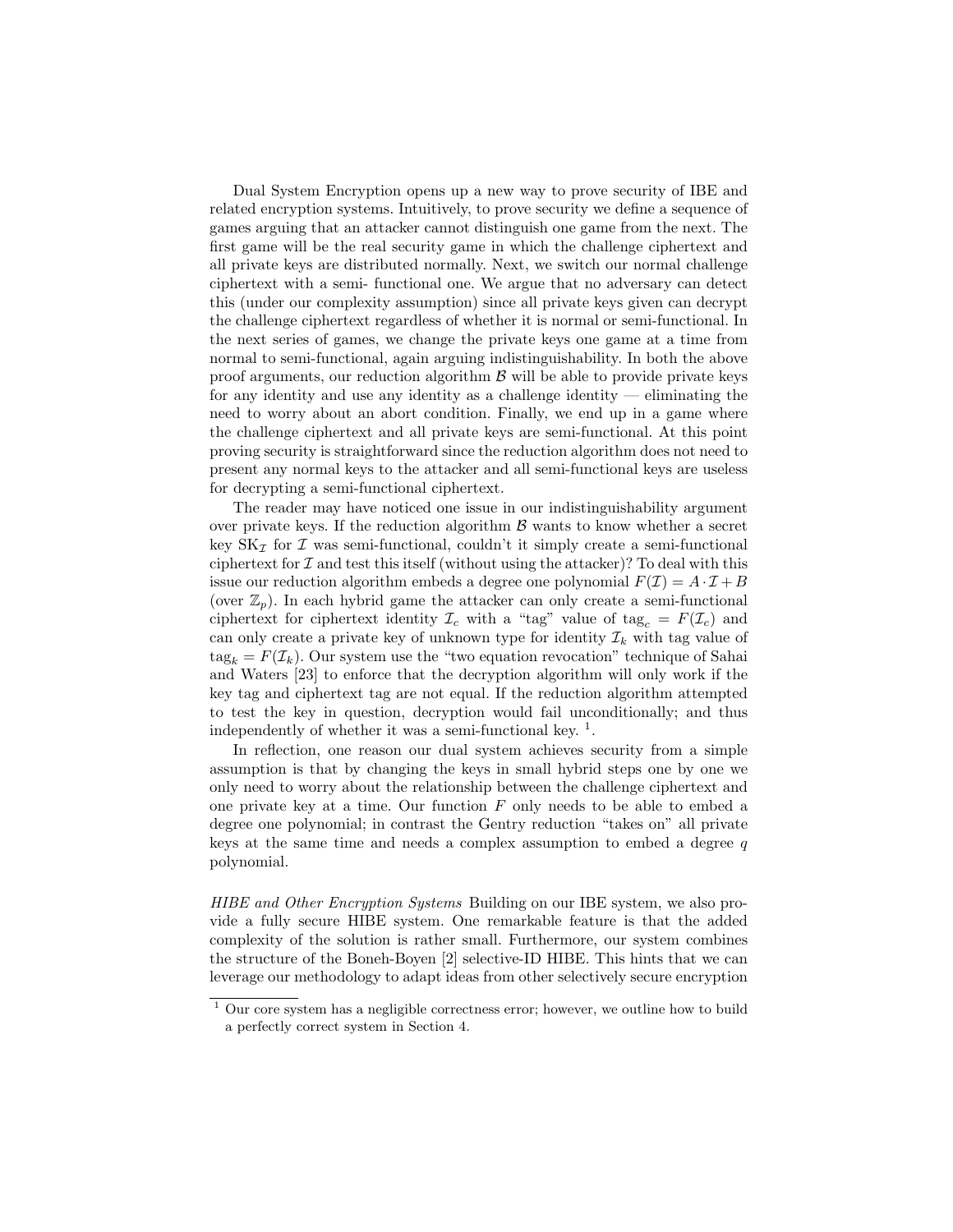systems (or those with complex assumptions) into fully secure ones under simple assumptions and also that prior selectively secure systems may have "lead us down the right path".

We believe that our Dual System methodology in the future will become a catalyst for proving adaptive security under simple assumptions for several other encryption systems including: Anonymous IBE and searchable encryption [4, 1, 10, 9, 24], Broadcast Encryption [14, 7], and Attribute-Based Encryption [22]. To add credence to this belief we give an adaptively secure broadcast system in the full version of our paper. Our broadcast system has ciphertext overhead of a constant number of group elements and is the first such system with a proof under a simple assumption.

Other Related Work We note that there are remarkable IBE systems of Cocks [13] and Boneh, Gentry, and Hamburg [6] based on the quadratic residuosity assumption and Gentry, Peikert, and Vaikuntanathan [17] based on lattice assumptions. These systems are all proven secure under the random oracle heuristic.

Katz and Wang [21] gave an IBE system with a tight security reduction in the random oracle model using a two-key approach. One might view this as falling outside the partition approach, although their techniques do not appear to give a path to full security for HIBE and related problems.

# 2 Background

We present a few facts related to groups with efficiently computable bilinear maps and then define the decisional Billinear-Diffie-Hellman and decisional Linear Assumptions. For space considerations, the definitions of security for Identity-Based Encryption and Hierarchical Identity-Based Encryption are included in our full version.

## 2.1 Bilinear Maps

Let  $\mathbb{G}$  and  $\mathbb{G}_T$  be two multiplicative cyclic groups of prime order p. Let g be a generator of G and e be a bilinear map,  $e : \mathbb{G} \times \mathbb{G} \to \mathbb{G}_T$ . The bilinear map e has the following properties:

- 1. Bilinearity: for all  $u, v \in \mathbb{G}$  and  $a, b \in \mathbb{Z}_p$ , we have  $e(u^a, v^b) = e(u, v)^{ab}$ .
- 2. Non-degeneracy:  $e(g, g) \neq 1$ .

We say that  $\mathbb G$  is a bilinear group if the group operation in  $\mathbb G$  and the bilinear map  $e : \mathbb{G} \times \mathbb{G} \to \mathbb{G}_T$  are both efficiently computable. Notice that the map e is symmetric since  $e(g^a, g^b) = e(g, g)^{ab} = e(g^b, g^a)$ .

## 2.2 Decisional Bilinear Diffie-Hellman Assumption

We define the decisional Bilinear Diffie-Hellman problem as follows. Choose a group  $\mathbb G$  of prime order p, where the size of p is a function of the security parameters. Next, choose a random generator g and random exponents  $c_1, c_2, c_3 \in \mathbb{Z}_p$ .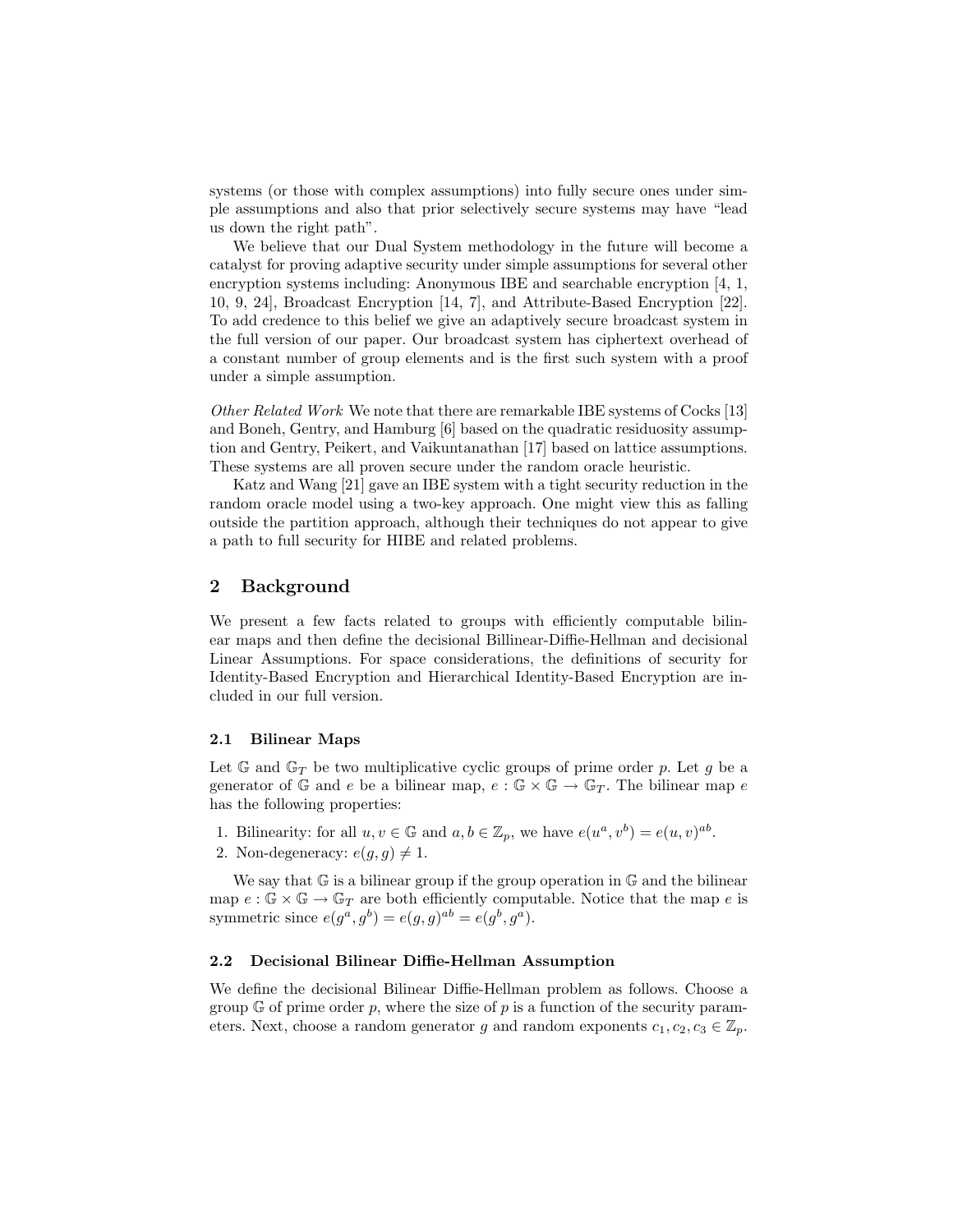If an adversary is given

$$
\mathbf{y} = g, g^{c_1}, g^{c_2}, g^{c_3},
$$

it must remain hard to distinguish  $e(g, g)^{c_1 c_2 c_3} \in \mathbb{G}_T$  from a random element in  $\mathbb{G}_T$ .

An algorithm B that outputs  $z \in \{0, 1\}$  has advantage  $\epsilon$  in solving decisional BDH problem in G if

$$
\bigg|\Pr\big[\mathcal{B}\big(\boldsymbol{y},T=e(g,g)^{c_1c_2c_3}\big)=0\big]-\Pr\big[\mathcal{B}\big(\boldsymbol{y},T=R\big)=0\big]\bigg|\geq \epsilon\;.
$$

Definition 1. We say that the decisional BDH assumption holds if no polytime algorithm has a non-negligible advantage in solving the decisional BDH problem.

## 2.3 Decisional Linear Assumption

We define the decisional Linear problem as follows. Choose a group  $\mathbb{G}$  of prime order  $p$ , where the size of  $p$  is a function of the security paramters. Next, choose random generators  $g, f, \nu$  and random exponents  $c_1, c_2 \in \mathbb{Z}_p$ . If an adversary is given

$$
\mathbf{y} = g, f, \nu, g^{c_1}, f^{c_2},
$$

it must remain hard to distinguish  $\nu^{c_1+c_2} \in \mathbb{G}$  from a random element in  $\mathbb{G}$ .

An algorithm B that outputs  $z \in \{0, 1\}$  has advantage  $\epsilon$  in solving decisional Linear problem in G if

$$
\left|\Pr\left[\mathcal{B}(\boldsymbol{y},T=\nu^{c_1+c_2})=0\right]-\Pr\left[\mathcal{B}(\boldsymbol{y},T=R)=0\right]\right|\geq\epsilon.
$$

Definition 2. We say that the decisional Linear assumption holds if no polytime algorithm has a non-negligible advantage in solving the decisional Linear problem.

# 3 Identity-Based Encryption

We now present our core Identity-Based Encryption construction along with our proof of its security under the the decisional Linear and decisional BDH assumptions.

We first give the four algorithms of our IBE system. Next, we describe two additional algorithms for the creation of semi-functional ciphertexts and private keys respectively. The purpose of these algorithms is to define the structure of semi-functional ciphertexts and keys for our proof of security. We emphasize that these algorithms are not used in the actual system; indeed it is crucial for our security argument that no attacker could create ciphertexts or keys of this form.

Finally, we give the proof of our system against an attacker that makes at most  $q$  private key queries<sup>2</sup>. We organize our proof as a sequence of games. In the

<sup>2</sup> The maximum number of queries an attacker makes is, of course, a polynomial function  $q(\cdot)$  of the security parameter; however, for notational simplicity we simply will speak of it making q private key queries.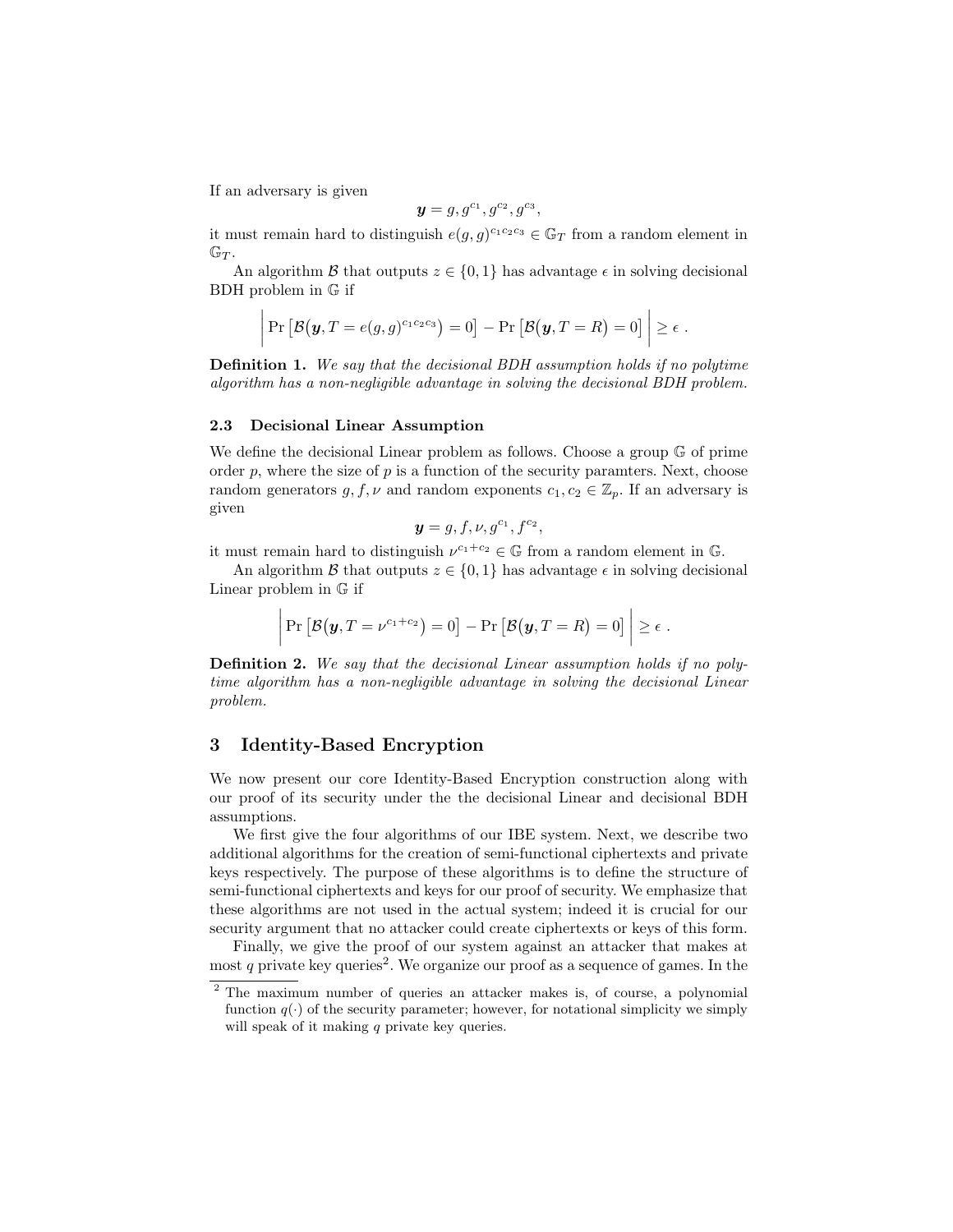sequence, we will gradually change the actual security game; first by introducing a semi-functional challenge ciphertext and then introduce semi-functional private keys one by one. We show that under the decisional Linear Assumption no adversary can distinguish between each successive game. Finally, we end up in a game where the challenge ciphertext and the all the private keys given out are semi-functional. At this point we can prove security under decisional-BDH.

#### 3.1 Construction

 $Setup(\lambda)$  The authority first chooses a group G of prime order p. Next, it chooses generators  $g, v, v_1, v_2, w, u, h \in \mathbb{G}$  and exponents  $a_1, a_2, b, \alpha \in \mathbb{Z}_p$ . Let  $\tau_1 =$  $vv_1^{a_1}, \tau_2 = vv_2^{a_2}$ . It publishes the public parameters PK as the group description G along with:

$$
g^{b},\;g^{a_{1}},\;g^{a_{2}},g^{b\cdot a_{1}},\;g^{b\cdot a_{2}},\;\tau_{1},\tau_{2},\tau_{1}^{b},\tau_{2}^{b},\;w,\;u,\;h,e(g,g)^{\alpha\cdot a_{1}\cdot b}.
$$

The master secret key MSK consists of  $g, g^{\alpha}, g^{\alpha \cdot a_1}, v, v_1, v_2$  as well as the public parameters. The identity space for the described scheme will be  $\mathbb{Z}_p$ , although we note in practice one can apply a collision resistant function to identities of arbitrary lengths.

 $\text{Encrypt(PK}, \mathcal{I}, M)$  The encryption algorithm chooses random  $s_1, s_2, t$ , and tag<sub>c</sub> ∈  $\mathbb{Z}_p$ . Let  $s = s_1 + s_2$ . It then blinds  $M \in \mathbb{G}_T$  as  $C_0 = M \cdot (e(g, g)^{\alpha a_1 \cdot b})^{s_2}$  and creates:

$$
C_1 = (g^{b})^{s_1 + s_2}, C_2 = (g^{b \cdot a_1})^{s_1}, C_3 = (g^{a_1})^{s_1}, C_4 = (g^{b \cdot a_2})^{s_2}, C_5 = (g^{a_2})^{s_2},
$$
  

$$
C_6 = \tau_1^{s_1} \tau_2^{s_2}, C_7 = (\tau_1^{b})^{s_1} (\tau_2^{b})^{s_2} w^{-t}, E_1 = (u^T w^{\text{tag}} \circ h)^t, E_2 = g^t.
$$

The ciphertext is  $CT = C_0, \ldots, C_7, E_1, E_2, \text{tag}_c$ .

 $KeyGen(MSK, \mathcal{I})$  The authority chooses random  $r_1, r_2, z_1, z_2, \text{tag}_k \in \mathbb{Z}_p$ . Let  $r = r_1 + r_2.$ 

Then it creates:

$$
D_1 = g^{\alpha \cdot a_1} v^r
$$
.  $D_2 = g^{-\alpha} v_1^r g^{z_1}$ .  $D_3 = (g^b)^{-z_1}$ .  $D_4 = v_2^r g^{z_2}$ ,  $D_5 = (g^b)^{-z_2}$   
 $D_6 = g^{r_2 \cdot b}$ ,  $D_7 = g^{r_1}$ ,  $K = (u^T w^{\text{tag}_k} h)^{r_1}$ .

The secret key is  $SK = D_1, \ldots, D_7, K, \text{tag}_k$ .

 $Decrypt(CT, K<sub>I</sub>)$  The decryption algorithm will be able to decrypt a ciphertext encrypted for  $\mathcal I$  with private key  $\mathrm{SK}_\mathcal I$  if the ciphertext tag<sub>c</sub> is not equal to the private key  $\text{tag}_k$ . Since both tags are chosen randomly, decryption will succeed with all but a negligible  $1/p$  probability.

We break the decryption algorithm into a set of calculations. First, it computes:

$$
A_1 = e(C_1, D_1) \cdot e(C_2, D_2) \cdot e(C_3, D_3) \cdot e(C_4, D_4) \cdot e(C_5, D_5)
$$
  
=  $e(g, g)^{\alpha \cdot a_1 \cdot b \cdot s_2} \cdot e(v, g)^{b(s_1 + s_2)r} e(v_1, g)^{a_1bs_1r} e(v_2, g)^{a_2bs_2r}.$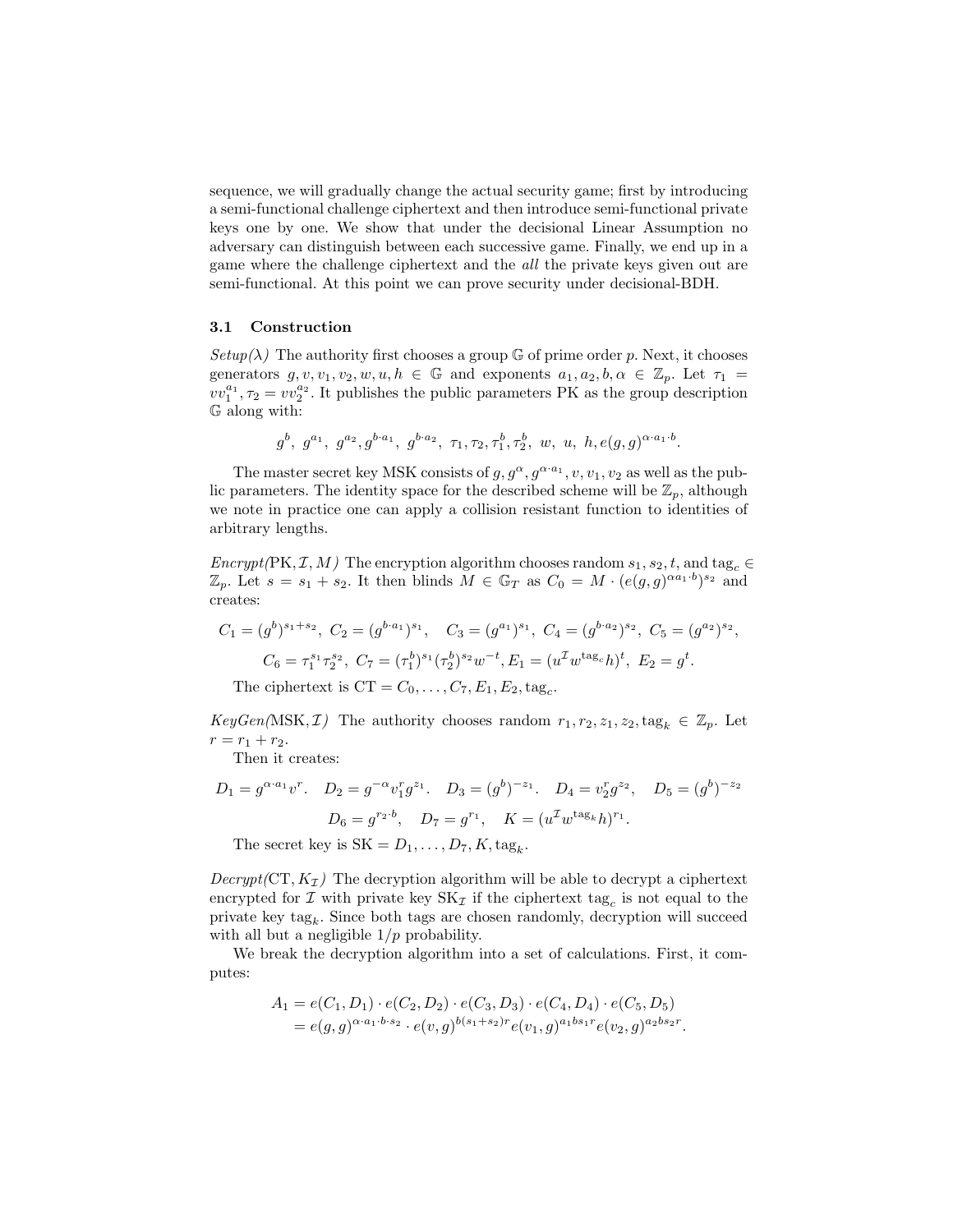Recall that  $r = r_1 + r_2$ . Next, it computes

$$
A_2 = e(C_6, D_6) \cdot e(C_7, D_7)
$$
  
=  $e(v, g)^{b(s_1+s_2)r} e(v_1, g)^{a_1bs_1r} e(v_2, g)^{a_2bs_2r} \cdot e(g, w)^{-r_1t}$ .

Taking,  $A_3 = A_1/A_2 = e(g, g)^{\alpha \cdot a_1 \cdot b \cdot s_2} \cdot e(g, w)^{r_1 \cdot t}$  leaves us with one more cancellation to get the message blinding factor. If  $\text{tag}_c \neq \text{tag}_k$  then the decryption algorithm can compute

$$
A_4 = (e(E_1, D_7)/e(E_2, K))^{1/(\text{tag}_c - \text{tag}_k)} = e(g, w)^{r_1 \cdot t}.
$$

Finally, we can recover the message by computing

$$
C_0/(A_3/A_4) = M.
$$

Altogether, decryption requires nine applications of the pairing algorithm.

## 3.2 Semi-Functional Algorithms

We now describe the semi-functional ciphertext and key generation algorithms. We will define them as algorithms that are executed with knowledge of the secret exponents; however, in a real system they will not be used. Their main purpose is to define the structures that will be used in our proof. We define both semi-functional ciphertexts and keys in terms of a transformation on a normal ciphertext or key.

Semi-Functional Ciphertexts The algorithm first runs the encryption algorithm to generate a normal ciphertext CT for identity  $\mathcal I$  and message  $M$  with  $C'_1,\ldots,C'_7$  $E'_1, E'_2$ . Then it chooses a random  $x \in \mathbb{Z}_p$ . It sets  $C_1 = C'_1, C_2 = C'_2, C_3 =$  $C'_3, E_1 = E'_1, E_2 = E'_2$ , leaving these elements and the tag<sub>c</sub> unchanged. It then sets

$$
C_4 = C'_4 \cdot g^{ba_2x}
$$
,  $C_5 = C'_5 \cdot g^{a_2x}$ ,  $C_6 = C'_6 \cdot v_2^{a_2x}$ ,  $C_7 = C'_7 \cdot v_2^{a_2bx}$ .

The semi-functional ciphertext is  $C_1, \ldots, C_7, E_1, E_2, \text{tag}_c$ .

Semi-Functional Secret Keys The algorithm first runs the encryption algorithm to generate a normal private key  $SK_{\mathcal{I}}$  for identity  $\mathcal{I}$  with  $D'_1, \ldots, D'_{7}, K$ . Then it chooses a random  $\gamma \in \mathbb{Z}_p$ . It sets  $D_3 = D'_3$ ,  $D_5 = D'_5$ ,  $D_6 = D'_6$ ,  $D_7 = D'_7$ ,  $K =$  $K^{\prime},$  leaving these elements and the  $\text{tag}_k$  unchanged. It then sets

$$
D_1 = D'_1 g^{-a_1 a_2 \gamma}, \quad D_2 = D'_2 \cdot g^{a_2 \gamma}, \quad D_4 = D'_4 \cdot g^{a_1 \gamma}
$$

The semi-functional secret key is  $SK = D_1, \ldots, D_7, K, \text{tag}_k$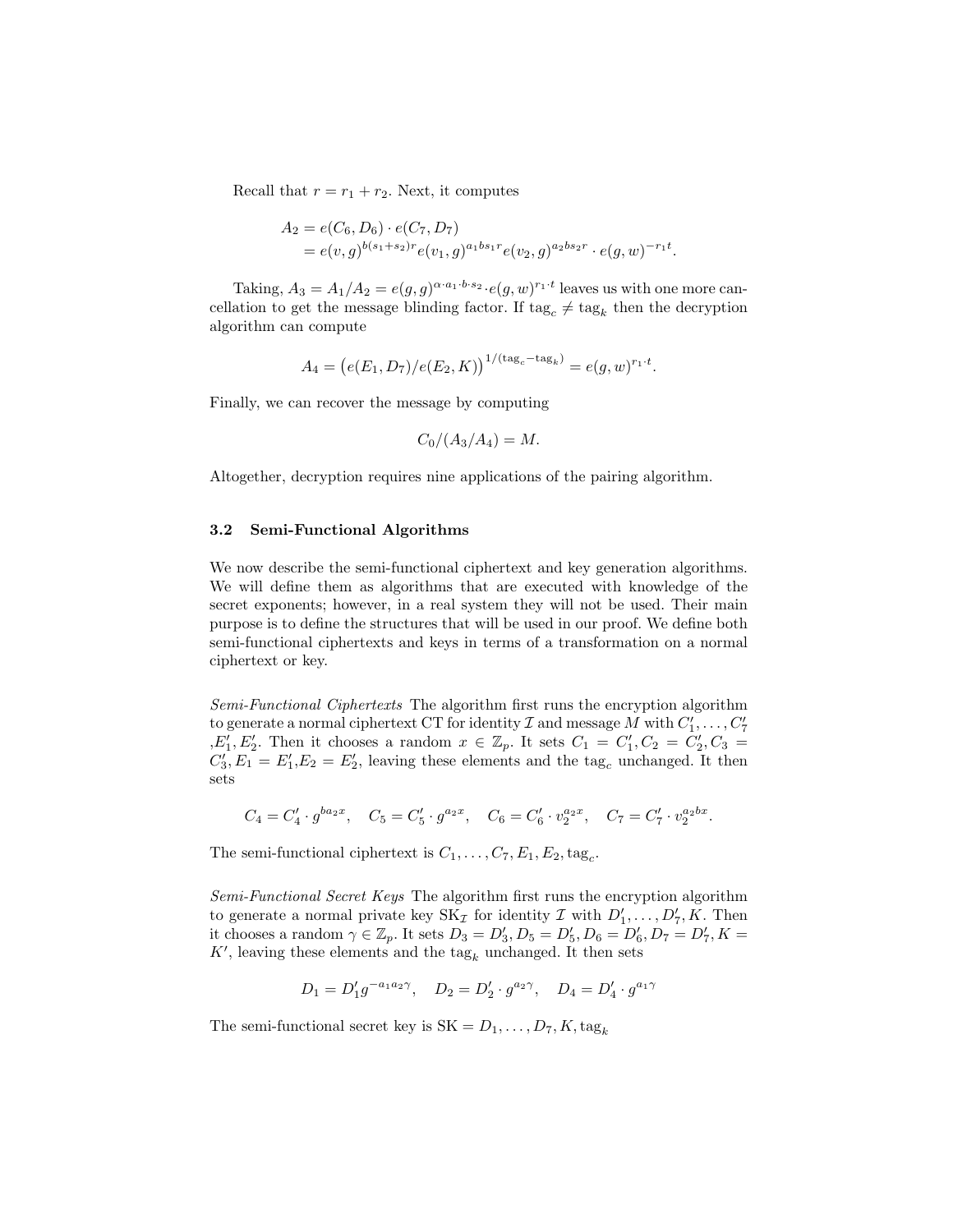Intuition We make a few remarks about the nature of the semi-functional keys and the structure of the system. First, we note that if one attempted to decrypt a semi-functional ciphertext with a normal key, then the decryption would succeed. This follows from the fact that

$$
e(g^{ba_2x}, D_4)e(g^{a_2x}, D_5)/\big(e(v_2^{a_2x}, D_6)e(v_2^{a_2bx}, D_7)\big) = 1
$$

when  $D_4, D_5, D_6, D_7$  come from a normally generated ciphertext. One can view this as the extra "random" space occupied by the semi-functional part of the ciphertext as being orthogonal to the space defined by a normal key. For similar reasons, the semi-functional components of a private key will not impede decryption when applied on a normal ciphertext. However, when a semi-functional key is used to decrypt a semi-functional ciphertext decryption will fail (or end up giving a random message) because an extra  $e(g, g)^{-a_1 a_2 x \gamma b}$  will be multiplied by the intended message.

We note that in order to generate semi-functional ciphertexts and private keys (according to the defined procedures) one respectively needs  $v_2^{a_2b}$  and  $g^{a_1a_2}$ — neither of which is available from the public parameters.

## 3.3 Proof of Security

We organize our proof as a sequence of games. The first game defined will be the real identity-based encryption game and the last one will be one in which the adversary has no advantage unconditionally. We will show that each game is indistinguishable from the next (under a complexity assumption). As stated before, the crux of our strategy is to move to a security game where both the challenge ciphertext and private keys are semi-functional. At this point any keys the challenger gives out are not useful in decrypting the ciphertext. We first define the games as:

Game<sub>Real</sub>: The actual IBE security game defined in our full version.

**Game**<sub>i</sub>: The real security game with the following two exceptions: 1) The challenge ciphertext will be a semi-functional ciphertext on the challenge identity  $I^*$ . 2) The first *i* private key queries will return semi-functional private keys. The rest of the keys will be normal.

For an adversary that makes at most  $q$  queries we will be interested in  $Game_0, \ldots, Game_q$ . We note that in  $Game_0$  the challenge ciphertext is semi-functional, but all keys are normal and in  $\mathbf{Game}_q$  all private keys are semi-functional.

**Game** $_{Final}$ : The real security game with the following exceptions: 1) The challenge ciphertext is a semi-functional encryption on a random group element of  $\mathbb{G}_T$ . 2) All of the private key queries result in semi-functional keys.

We now prove a set of Lemmas that argue about the distinguishablity of these games. For each proof we need to build a reduction simulator that both answers private key queries and creates a challenge ciphertext. We let  $\mathbf{Game}_{\text{Real}}\mathbf{Adv}_{\mathcal{A}}$ denote an algorithm  $A$ 's advantage in the real game.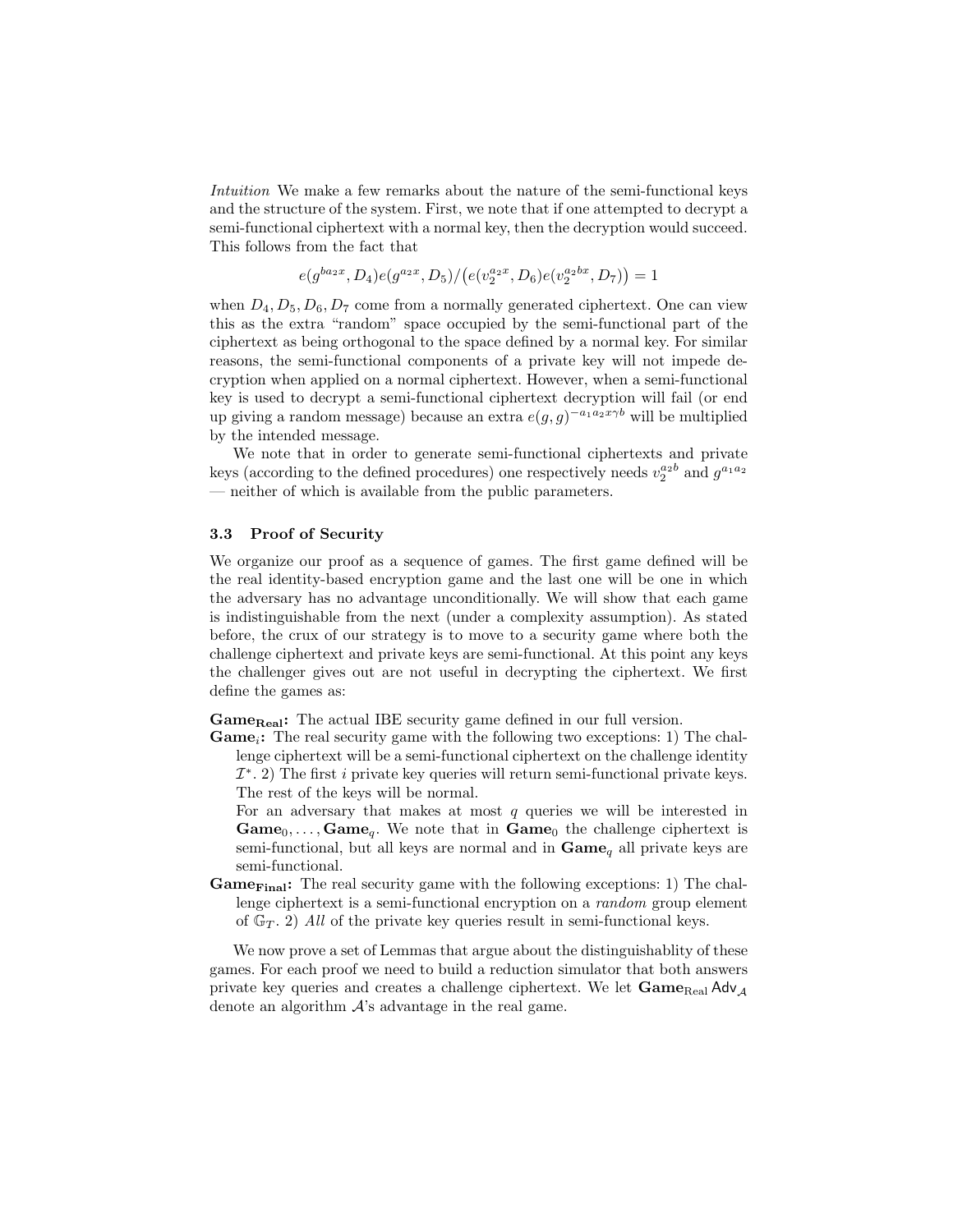**Lemma 1.** Suppose that there exists an algorithm A where  $\textbf{Game}_{Real}$  Adv<sub>A</sub> − **Game**<sub>0</sub> Adv<sub>A</sub> =  $\epsilon$ . Then we can build an algorithm B that has advantage  $\epsilon$  in the decision Linear game.

*Proof.* Our algorithm B begins by taking in an instance  $(\mathbb{G}, g, f, \nu, g^{c_1}, f^{c_2}, T)$  of the decision Linear problem. We now describe how it executes the Setup, Key Phase, and Challenge phases of the IBE game with A.

Setup The algorithm chooses random exponents  $b, \alpha, y_v, y_{v_1}, y_{v_2} \in \mathbb{Z}_p$  and random group elements  $u, w, h \in \mathbb{G}$ . It then sets  $g = g, g^{a_1} = f, g^{a_2} = \nu$ ; intuitively  $a_1, a_2$  are the exponents that the reduction cannot know itself.

Finally, it sets the variables as:

$$
g^{b}, g^{b \cdot a_1} = f^{b} g^{b \cdot a_2} = \nu^{b}, v = g^{y_v}, v_1 = g^{y_{v_1}}, v_2 = g^{y_{v_2}}.
$$

Using this it can calculate  $\tau_1, \tau_2, \tau_1^b, \tau_2^b$  and  $e(g, g)^{\alpha a_1 b} = e(g, f)^{\alpha \cdot b}$  in order to publish the public parameters PK. We also note that using  $\alpha$  it can compute the master secret key for itself.

Key Generation Phases 1,2 Since  $\beta$  has the actual master secret key MSK it simply runs the key generation to generate the keys in both phases. Note that the MSK it has only allows for the creation of normal keys.

Challenge ciphertext B receives two messages  $M_0, M_1$  and challenge identity  $\mathcal{I}^*$ . It then flips a coin  $\beta$ . We describe the creation of the challenge ciphertext in two steps. First, it creates a normal ciphertext using the real algorithm by calling Encrypt(PK,  $\mathcal{I}^*, M_\beta$ ), which outputs a ciphertext  $CT = C'_0, \ldots, C'_7, E'_1, E'_2, \text{tag}_c$ . Let  $s_1', s_2', t'$  be the random exponents used in creating the ciphertext.

Then we modify components of our ciphertext as follows. It sets

$$
C_0 = C'_0 \cdot (e(g^{c_1}, f) \cdot e(g, f^{c_2}))^{b \cdot \alpha}, \quad C_1 = C'_1 \cdot (g^{c_1})^b, \quad C_2 = C'_2 \cdot (f^{c_2})^{-b},
$$

$$
C_3 = C'_3 \cdot (f^{c_2}), \quad C_4 = C'_4 \cdot (T)^b, C_5 = C'_5 \cdot T,
$$

$$
C_6 = C'_6 \cdot (g^{c_1})^{y_v} \cdot (f^{c_2})^{-y_{v_1}} \cdot T^{y_{v_2}}, \quad C_7 = C'_7 \cdot ((g^{c_1})^{y_v} \cdot (f^{c_2})^{-y_{v_1}} \cdot T^{y_{v_2}})^b,
$$

$$
E_1 = E'_1, \quad E_2 = E'_2.
$$

The returned ciphertext is  $CT = C_0, \ldots, C_7, E_1, E_2, \text{tag}_c$ .

If T is a tuple, then this assignment implicitly sets  $s_1 = -c_2 + s_1'$ ,  $s_2 =$  $s'_2 + c_1 + c_2$ , and  $s = s_1 + s_2 = c_1 + s'_1 + s'_2$ . If  $T = \nu^{c_1+c_2}$  it will have the same distribution as a standard ciphertext; otherwise, it will be distributed identically to a semi-functional ciphertext. B receives a bit  $\beta'$  and outputs 0 iff  $\beta = \beta'$ .

**Lemma 2.** Suppose that there exists an algorithm  $A$  that makes at most  $q$ queries and  $\text{Game}_{k-1}$  Adv<sub>A</sub> –  $\text{Game}_k$  Adv<sub>A</sub> =  $\epsilon$  for some k where  $1 \leq k \leq q$ . Then we can build an algorithm  $\beta$  that has advantage  $\epsilon$  in the decision Linear game.

*Proof.* Our algorithm B begins by taking in an instance  $(\mathbb{G}, g, f, \nu, g^{c_1}, f^{c_2}, T)$  of the decision Linear problem. We now describe how it executes the Setup, Key Phase, and Challenge phases of the IBE game with A.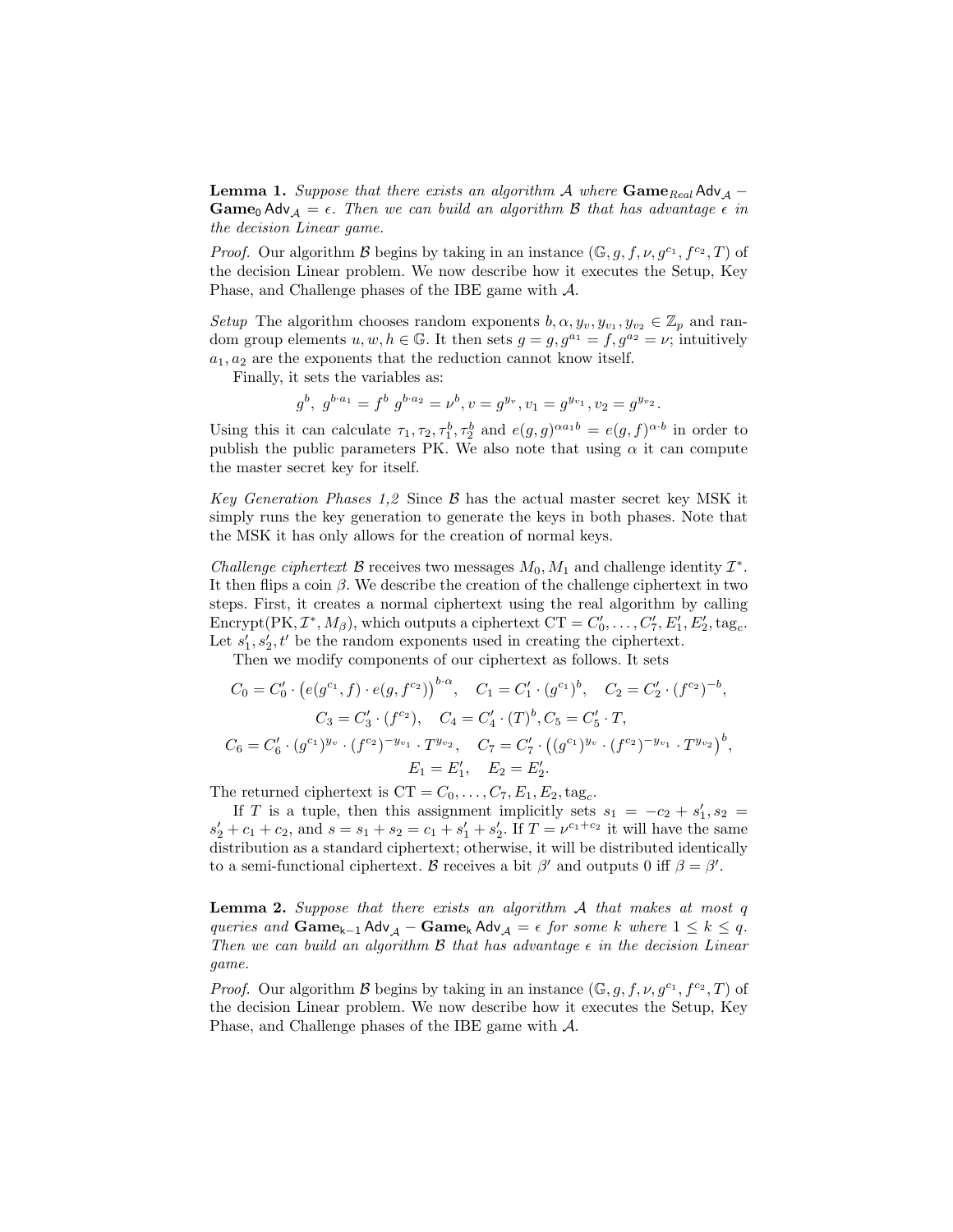Setup Algorithm B first chooses random exponents  $\alpha, a_1, a_2, y_{v_1}, y_{v_2}, y_w, y_u, y_h$ . It then defines

$$
g = g, g^{b} = f, g^{b \cdot a_1} = f^{a_1}, g^{b \cdot a_2} = f^{a_2}, v = \nu^{-a_1 \cdot a_2},
$$
  

$$
v_1 = \nu^{a_2} \cdot g^{y_{v_1}}, v_2 = \nu^{a_1} \cdot g^{y_{v_2}}, e(g, g)^{\alpha \cdot a_1 b} = e(f, g)^{\alpha \cdot a_1}.
$$

Now it can create

$$
\tau_1 = v v_1^{a_1} = g^{y_{v_1} a_1} \quad \tau_2 = v v_1^{a_2} = g^{y_{v_2} a_2} \quad \tau_1^b = v v_1^{a_1} = f^{y_{v_1} a_1} \quad \tau_2^b = v v_1^{a_2} = f^{y_{v_2} a_2}.
$$

Finally, B chooses random  $A, B \in \mathbb{Z}_p$ . It then sets

$$
w = fg^{y_w}
$$
,  $u = f^{-A}g^{y_u}$ ,  $h = f^{-B}g^{y_h}$ .

This will define all the public parameters of the system. Note that by virtue of knowing  $\alpha$ , the algorithm  $\beta$  will know the regular master secret key.

We highlight the importance of the function  $F(\mathcal{I}) = A \cdot \mathcal{I} + B$ . One important feature is that for  $\text{tag}_c = F(\mathcal{I})$  we have  $(u^{\mathcal{I}} w^{\text{tag}_c} h) = f^{\text{tag}_c - A \cdot \mathcal{I} - B} g^{\mathcal{I} \cdot y_u + y_h + \text{tag}_c \cdot y_w}$  $=g^{\mathcal{I}\cdot y_u+y_h+\text{tag}_c\cdot y_w}$ . In this case  $\mathcal B$  will know the discrete log base g of the function. We also note that  $A, B$  are initially information theoretically hidden from the adversary. Since it is a pairwise independent function, if the adversary is given  $F(\mathcal{I})$  for some identity, the, all values in  $\mathbb{Z}_p$  are equally likely for  $F(\mathcal{I}')$  for some  $\mathcal{I} \neq \mathcal{I}'$ .

Key Gen Phases 1,2 We break the Key Generation into three cases. Key Generation is done the same regardless of whether we are in phase 1 or 2.

Consider the *i*-th query made by  $A$ .

Case 1:  $i > k$ 

When i is greater than  $k$  our algorithm  $\beta$  will generate a normal key for the requested identity  $I$ . Since it has the master secret key MSK it can run that algorithm.

Case 2:  $i < k$ 

When i is less than k our algorithm  $\beta$  will generate a semi-functional key for the requested identity  $\mathcal I$ . It first creates a normal key using MSK. Then it makes it semi-functional using the procedure from above in Subsection 3.2. It can run this procedure since it knows  $g^{a_1 a_2}$ .

## Case 3:  $i = k$

The algorithm first runs the key generation algorithm to generate a normal private key  $SK_{\mathcal{I}}$  for identity  $\mathcal{I}$  with  $D'_1, \ldots, D'_{7}, K$  using  $\text{tag}_k^* = F(\mathcal{I})$ . Let  $r'_1, r'_2, z'_1, z'_2$  be the random exponents used.

It then sets

$$
D_1 = D'_1 \cdot T^{-a_1 \cdot a_2}, \ D_2 = D'_2 \cdot T^{a_2} (g^{c_1})^{y_{v_1}}, \ D_3 = D'_3 \cdot (f^{c_2})^{y_{v_1}}, \ D_4 = D'_4 \cdot T^{a_1} (g^{c_1})^{y_{v_2}},
$$
  

$$
D_5 = D'_5 \cdot (f^{c_2})^{y_{v_2}}, \ D_6 = D'_6 \cdot f^{c_2}, \ D_7 = D'_7 \cdot (g^{c_1}), \ K = K' \cdot (g^{c_1})^{x_{\cdot} y_u + y_h + \text{tag}_k \cdot y_w}.
$$

The semi-functional secret key is  $SK = D_1, \ldots, D_7, K, \text{tag}_k$ . We emphasize that the fact that tag<sub>k</sub> =  $F(\mathcal{I})$  allowed us to created the component K. In addition,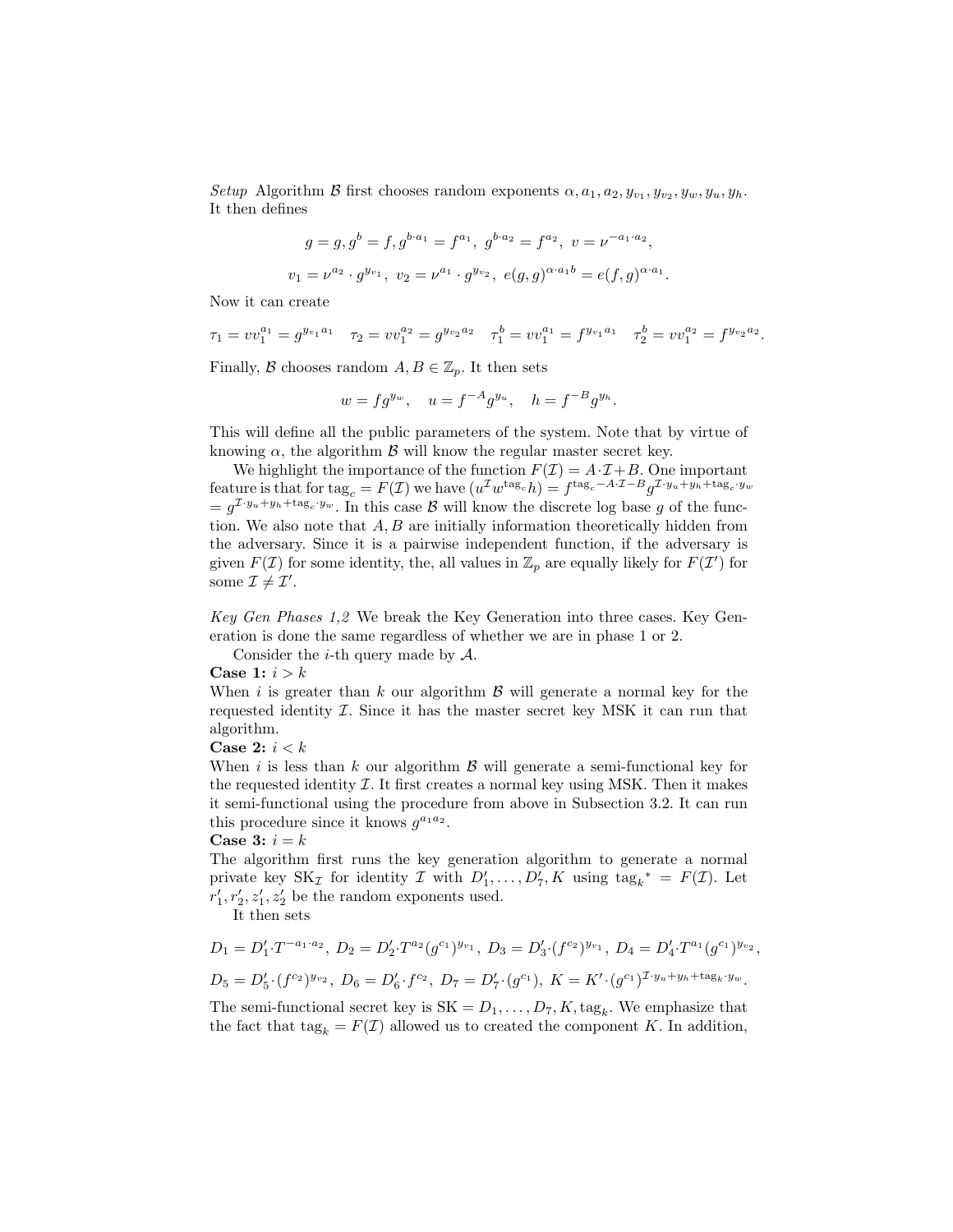we note that we implicitly set  $z_1 = z_1' - y_{v_1}c_2$  and  $z_2 = z_2' - y_{v_2}c_2$  in order to be able to create  $D_2$  and  $D_4$ .

If T is a Linear tuple of the form  $T = \nu^{c_1+c_2}$ , then the k-th query results in a normal key under randomness  $r_1 = r_1' + c_1$  and  $r_2 = r_2' + c_2$ . Otherwise, if T is a random group element, then we can write  $T = \nu^{c_1+c_2} g^{\gamma}$  for random  $\gamma \in \mathbb{Z}_p$ . This forms a semi-functional key where  $\gamma$  is the added randomness to make it semi-functional.

Challenge Ciphertext Algorithm  $\beta$  is given a challenge identity  $\mathcal{I}^*$  and messages  $M_0, M_1$ . Then it flips a coin  $\beta$ .

In this phase  $\beta$  needs to be able to generate a semi-functional challenge ciphertext. One problem is that  $\mathcal B$  does not have the group element  $v_2^b$  so it cannot directly create such a ciphertext. However, in the case where  $\text{tag}_c^* = F(\mathcal{I}^*)$  it will have a different method of doing so.

 $\beta$  first runs the normal encryption algorithm to generate a normal ciphertext CT for identity  $\mathcal{I}^*$  and message  $M^*$ ; during this run it uses  $\text{tag}_c^* = F(\mathcal{I}^*)$ . It then gets a standard ciphertext  $C'_1, \ldots, C'_7, E'_1, E'_2$  under random exponents  $s'_{1}, s'_{2}, t'$ 

To make it semi-functional it chooses a random  $x \in \mathbb{Z}_p$ . It first sets  $C_1 =$  $C'_1, C_2 = C'_2, C_3 = C'_3$  leaving these elements and the tag<sub>c</sub><sup>\*</sup> unchanged. It then sets

$$
C_4 = C'_4 \cdot f^{a_2 \cdot x}, \quad C_5 = C'_5 \cdot g^{a_2 \cdot x}, \quad C_6 = C'_6 \cdot v_2^{a_2 x}, \quad C_7 = C'_7 \cdot f^{y_{v_2} \cdot x \cdot a_2} \nu^{-a_1 \cdot x \cdot y_w \cdot a_2},
$$

$$
E_1 = E'_1 \cdot (\nu^{x \cdot y_u + y_h + \text{tag}_c \cdot y_w})^{a_1 a_2 x} \quad E_2 = E'_2 \cdot \nu^{a_1 a_2 \cdot x}.
$$

The semi-functional ciphertext is  $C_1, \ldots, C_7, E_1, E_2, \text{tag}_c$ .

Intuitively, the algorithm implicitly sets  $g^t = g^{t'} + \nu^{a_1 a_2 x}$ . This allows for the cancellation of the term  $v_2^{a_1 a_2 b x}$  by  $w^{-t}$  in constructing  $C_7$ . Normally, this would be problematic for the generation of  $E_1$ ; however since  $\text{tag}_c^* = F(\mathcal{I}^*) \mathcal{B}$  is able to create this term.

If T is a tuple, then we are in  $\mathbf{Game}_{k-1}$ , otherwise we are in  $\mathbf{Game}_k$ . We highlight that the adversary cannot detect any special relationship between  $\mathrm{tag}^{\,*}_c$ and  $\text{tag}_k^*$  since  $F(\mathcal{I}) = A \cdot \mathcal{I} + B$  is a pairwise independent function and  $A, B$ are hidden from its view.

B receives a bit  $\beta'$  and outputs 0 if  $\beta = \beta'$ .

**Lemma 3.** Suppose that there exists an algorithm  $A$  that makes at most  $q$ queries and  $\text{Game}_{q}$  Adv<sub>A</sub> –  $\text{Game}_{Final}$  Adv<sub>A</sub> =  $\epsilon$ . Then we can build an algorithm  $\mathcal B$  that has advantage  $\epsilon$  in the decision BDH game.

Proof. We give the proof of security in the full version of our paper.

Theorem 1. If the decisional Linear and decisional BDH assumptions hold then no poly-time algorithm can break our IBE system.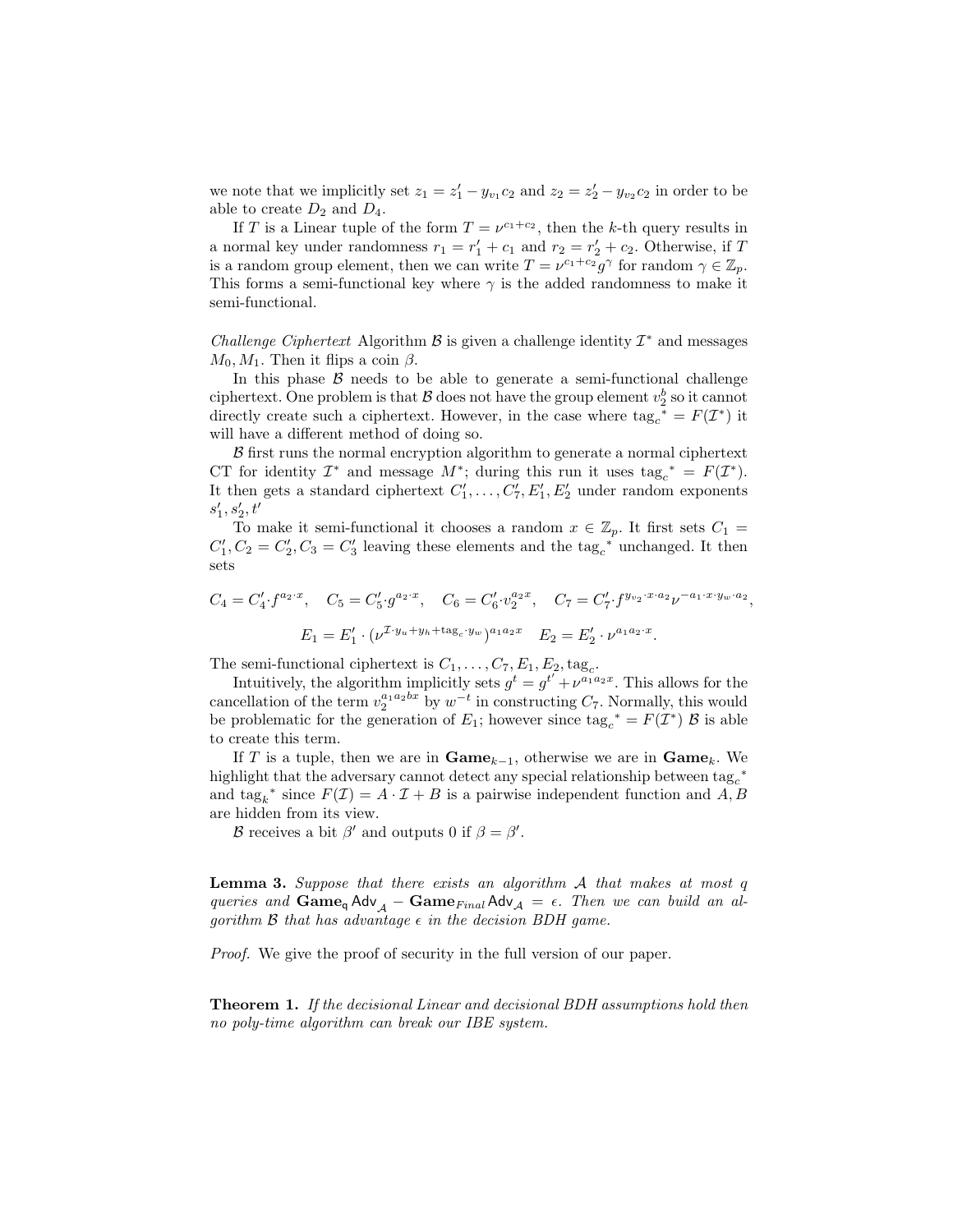*Proof.* Any attacker's advantage in  $\mathbf{Game}_{\text{Final}}$  Adv<sub>A</sub> in the final game must be 0 since it completely hides the bit  $\beta$ . By the sequence of games we established and Lemmas 1,2,3 an attacker's advantage in the real game  $\text{Game}_{\text{Real}}$  Adv<sub>A</sub> must be negligibly close to 0.

# 4 Discussion

In this section we discuss a few potential future variations and implications of our IBE system.

Achieving Perfect Correctness Although having a negligible correctness error seems acceptable in practice, we would like to point out that we can close this gap by simply giving any user two private keys for an identity  $\mathcal I$  each time they make a key request. The authority will simply run the original key generation algorithm twice with the restriction that the two key tags,  $\text{tag}_{kA}$ ,  $\text{tag}_{kB}$  are not equal. When attempting to decrypt a ciphertext at least one of the keys will work. The proof of security will work over each key piece  $-$  that is, each key request in the modified system will generate two distinct key requests (for the same identity) in the proof. We could also use a complementary two ciphertext approach and one private key approach.

Another potential solution is to run an efficient selectively secure IBE scheme [2] "in parallel". When a user encrypts a message  $M$  to  $\mathcal I$  with  $\text{tag}_c$  in our original system, he will also encrypt M to the "identity"  $\text{tag}_c$  in the second selective system. A user with a key with tag<sub>k</sub> will get a private key for "identity" tag<sub>k</sub> in the second system. On decryption with  $1 - 1/p$  probability the decryption algorithm will use the first ciphertext. However, if the tags align it can use the second ciphertext.

Signature Scheme Naor<sup>3</sup> observed that any (fully secure) IBE system gives rise to a signature scheme secure under the same assumptions. The signature system from our IBE scheme has the favorable properties that the public parameters and signatures are a constant number of group elements, it is provable in the standard model, and it is stateless. While some previous signature schemes derived from IBE systems (e.g. BLS [8] or Waters [26] signatures) depended on the computational variants of the assumptions, our proof technique seems to require the decisional Linear Assumption. One interesting approach would be to see if one could create shorter signatures than those generated in the generic conversion by using the IBE systems private keys.

Chosen Ciphertext Security We note that using the transformation of Canetti, Halevi, and Katz [12] we can achieve chosen ciphertext security from the HIBE scheme of Section 5.

<sup>3</sup> The observation was documented by Boneh and Franklin [5].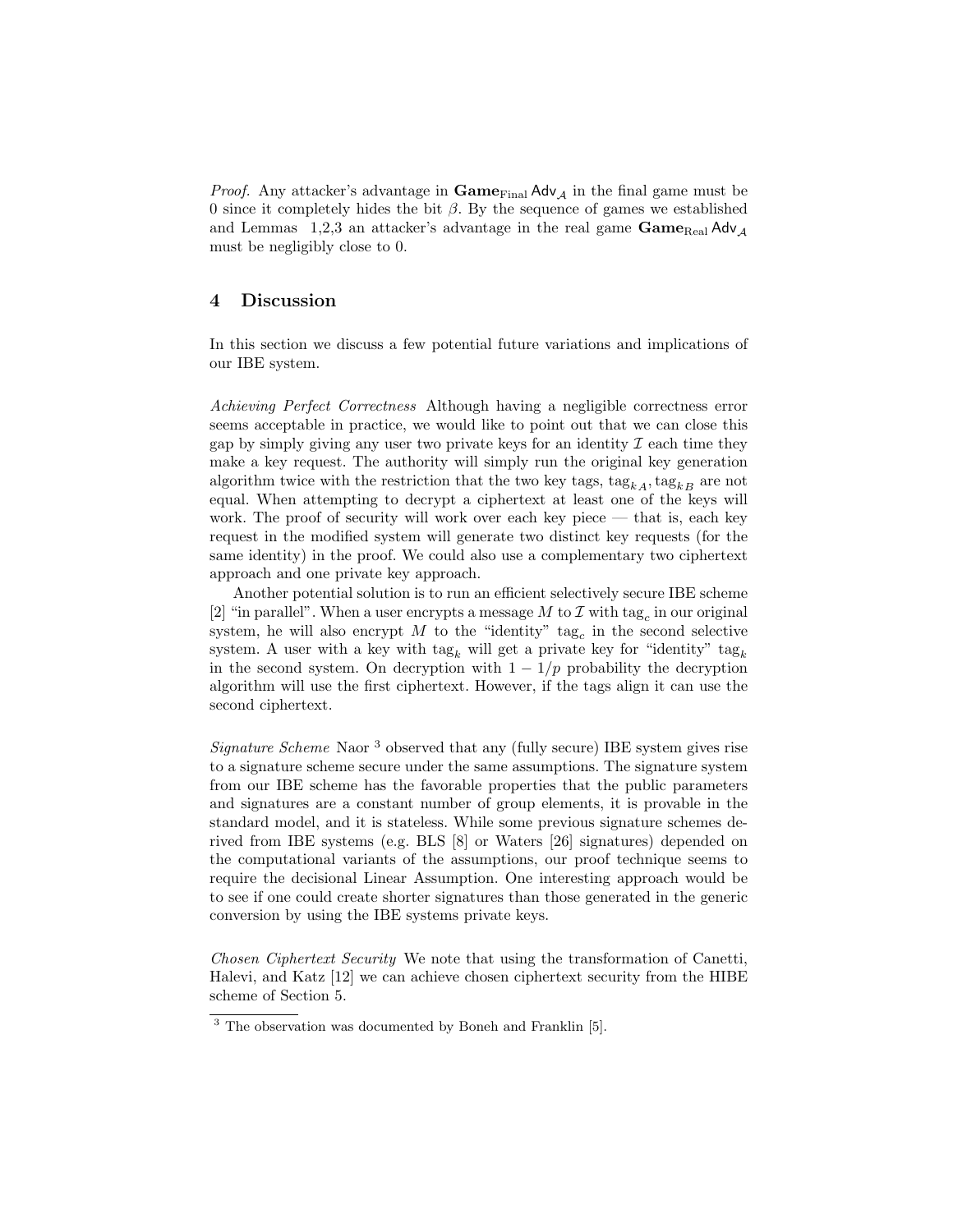Security under the XDH Assumption One factor in the size and complexity of our IBE system is that it relies upon the Decisional Linear Assumption to hide the form of both keys and ciphertexts. One potential alternative is to use asymmetric bilinear groups, where we have  $e : \mathbb{G}_1 \times \mathbb{G}_2 \to \mathbb{G}_T$ . Using these group we might assume DDH is hard both within  $\mathbb{G}_1$  and within  $\mathbb{G}_2$ ; this has also been called the XDH assumption. Using this assumption we might hope to shave off three group elements from both ciphertexts and private keys.

Alternative to Incompleteness An critical part to arguing security is that an attacker could not distinguish normal keys from semi-functional ones. Our approach was to use a hybrid argument where for the key in question its tag<sub>k</sub> =  $F(\mathcal{I})$ . If the simulator attempted to create the key in question for  $\mathcal{I}^*$  and test it on the challenge ciphertext this would not work since  $\text{tag}_k = \text{tag}_c$ . Intuitively, the simulator could not test whether the key was semi-functional since decryption would fail regardless of whether the key was semi-functional or not. One might consider taking the opposite approach where decryption would always succeed if  $\text{tag}_c = \text{tag}_k$  even if both the key and ciphertext are semi-functional. We note this approach would also require a slightly different proof strategy for proving Lemma 3.

# 5 Hierarchical Identity-Based Encryption

In this section we present our Hierarchical Identity-Based Encryption system. Our construction will build on top of our IBE scheme of Section 3. The reader will notice that the added complexity of moving from our IBE to HIBE system is remarkably simple. The same core concepts of our construction and proof methodology apply. One might view the HIBE system as "combining" the structure of the Boneh-Boyen [2] HIBE system with our techniques to get full security.

One challenging aspect in the proof of security is that a private key of depth d will have associated tags:  $\text{tag}_{k_1}, \ldots, \text{tag}_{k_d}$ . If we run our delegation algorithm to create a new key of depth  $d+1$ , the new key will inherit the previous key's tag values and there is no method for "re-randomizing" them. Most prior security definitions of HIBE [20, 18] define a game where all keys come from an authority and don't model any distinctions on how a key was created (i.e. trace paths of delegation). The prior definitions are only valid if keys from the delegation algorithm are distributed identically to a fresh call to the key generation algorithm  $\frac{4}{3}$ ; however, due to the "tag lineage" described this is clearly not the case. To argue security we use a "complete" model of HIBE security introduced by Shi and Waters [25] that we define in our full version. Due to space considerations our proof of security is also in the full version.

## 5.1 Construction

In our system we will consider a hierarchical identity as an identity vector  $\boldsymbol{I} =$  $\mathcal{I}_1 : \cdots : \mathcal{I}_d$  for some depth d, where  $d \leq n$  for some maximum depth n. We

<sup>&</sup>lt;sup>4</sup> This is actually the case for most prior systems, so the proofs of security do hold up.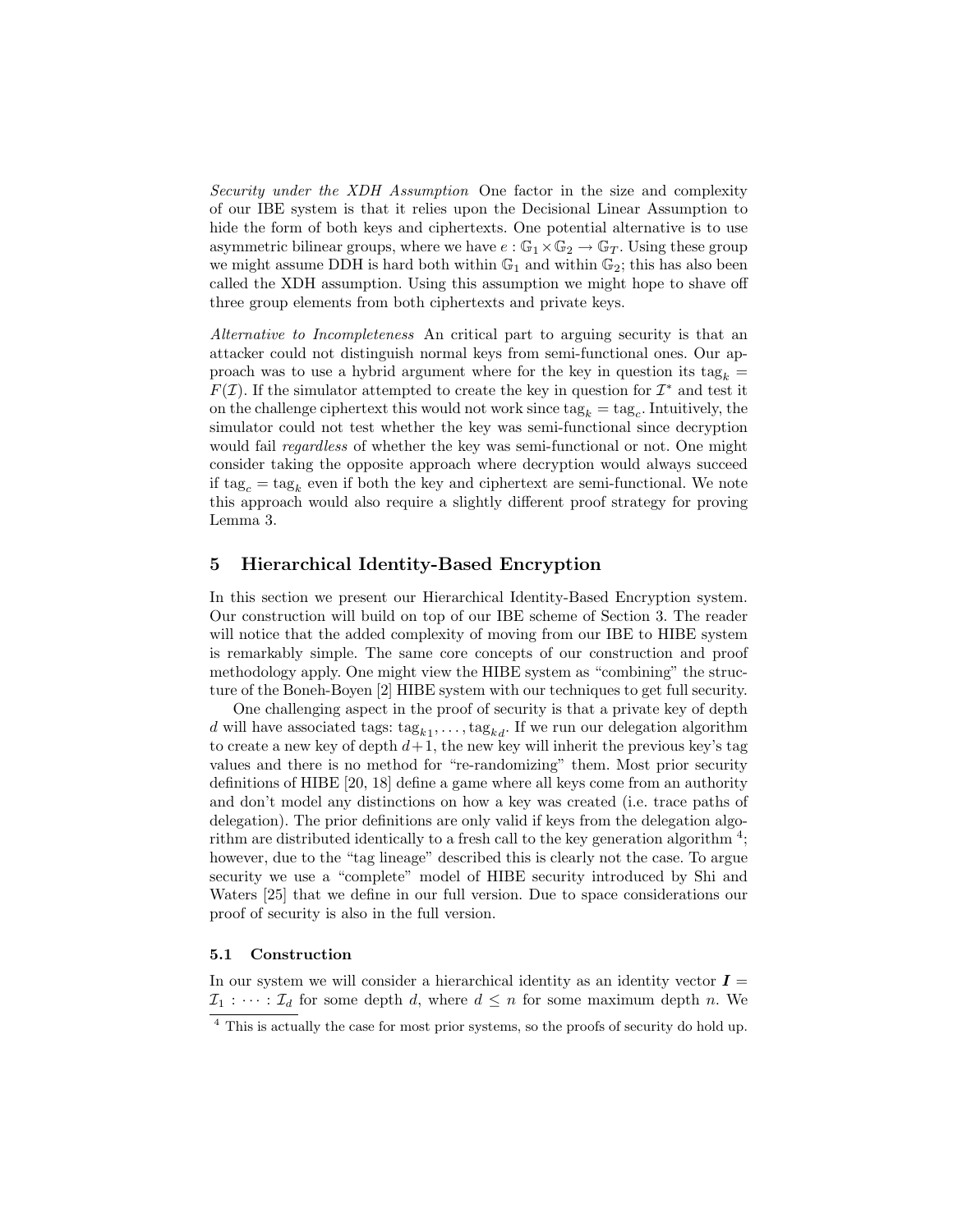assume that the identities are encoded such that for two identities  $\bm{I}, \bm{I}'$  if  $\mathcal{I}_i = \mathcal{I}'_i$ then  $\mathcal{I}_j = \mathcal{I}'_j$  for all  $j \leq i$ . We can enforce this by encoding all previous levels. For example, an identity of level one "com" and level two "yahoo" can be encoded as "com":"com.yahoo", where '.' is a special symbol. In practice, one will use a collision resistant hash function to hash identities of arbitrary length to  $\mathbb{Z}_p$ .

 $Setup(\lambda, n)$  The setup algorithm takes as input a security parameter and the maximum depth n. The authority first chooses a group  $\mathbb G$  of prime order p. Next, it chooses generators  $g, v, v_1, v_2, w, u_1, \ldots, u_n, h_1, \ldots, h_n \in \mathbb{G}$  and exponents  $a_1, a_2, b, \alpha \in \mathbb{Z}_p$ . Let  $\tau_1 = v v_1^{a_1}, \tau_2 = v v_2^{a_2}$ . It publishes the public parameters PK as the group description G along with:

$$
g^b
$$
,  $g^{a_1}$ ,  $g^{a_2}$ ,  $g^{b \cdot a_1}$ ,  $g^{b \cdot a_2}$ ,  $\tau_1$ ,  $\tau_2$ ,  $\tau_1^b$ ,  $\tau_2^b$ ,  $v$ ,  $v_1$ ,  $v_2$ ,  $w$ ,  $u_1$ , ...,  $u_n$ ,  
\n $h_1$ , ...,  $h_n$ ,  $e(g, g)^{\alpha \cdot a_1 \cdot b}$ .

The master secret key MSK consists of  $g, g^{\alpha}, g^{\alpha a_1}$  as well as the public parameters. The identity space for the described scheme will be  $\mathbb{Z}_p$ .

 $\text{Encrypt(PK, I = I}_1 : \cdots : I_d, M)$  The encryption algorithm will encrypt to an identity vector of depth  $d \leq n$ . It chooses random  $s_1, s_2, t \in \mathbb{Z}_p$  and  $\text{tag}_{c_1}, \ldots, \text{tag}_{c_d} \in \mathbb{Z}_p$ . Let  $s = s_1 + s_2$ . It then blinds  $M \in \mathbb{G}_T$  as  $C_0 =$  $M \cdot (e(g,g)^{\alpha a_1 \cdot b})^{s_2}$  and creates:

$$
C_1 = (g^{b})^{s_1 + s_2}, C_2 = (g^{b \cdot a_1})^{s_1}, C_3 = (g^{a_1})^{s_1}, C_4 = (g^{b \cdot a_2})^{s_2}, C_5 = (g^{a_2})^{s_2},
$$
  

$$
C_6 = \tau_1^{s_1} \tau_2^{s_2}, C_7 = (\tau_1^b)^{s_1} (\tau_2^b)^{s_2} w^{-t},
$$
  

$$
E_1 = (u_1^{\mathcal{I}_1} w^{\text{tag}_{c_1}} h_1)^t, \dots, E_d = (u_d^{\mathcal{I}_d} w^{\text{tag}_{c_d}} h_d)^t, \quad \tilde{E} = g^t.
$$

The ciphertext is  $CT = C_0, \ldots, C_7, E_1, \ldots, E_d, \tilde{E}, \text{tag}_{c_1}, \ldots, \text{tag}_{kd}$ .

 $KeyGen(MSK, I = \mathcal{I}_1 : \cdots : \mathcal{I}_d)$  The authority chooses random  $\mu_1, \ldots, \mu_d$  $, r_2, r_1, r_2, \text{tag}_{k1}, \ldots, \text{tag}_{kd} \in \mathbb{Z}_p$ . First let  $r_1 = \sum_{1 \leq i \leq d} \mu_i$  and then let  $r = r_1 + r_2$ . Then it creates:

$$
D_1 = g^{\alpha \cdot a_1} v^r
$$
,  $D_2 = g^{-\alpha} v_1^r g^{z_1}$ ,  $D_3 = (g^b)^{-z_1}$ ,  $D_4 = v_2^r g^{z_2}$ ,  $D_5 = (g^b)^{-z_2}$ ,  
 $D_6 = g^{r_2 \cdot b}$ ,  $D_7 = g^{r_1}$ ,

$$
(K_{1,1} = (u_1^{\mathcal{I}_1} w^{\text{tag}_{k1}} h_1)^{\mu_1}, K_{1,2} = g^{\mu_1} \cdot), \dots, (K_{d,1} = (u_d^{\mathcal{I}_d} w^{\text{tag}_{kd}} h_d)^{\mu_d}, K_{d,2} = g^{\mu_d})
$$

The secret key is  $SK = D_1, \ldots, D_7, (K_{1,1}, K_{1,2}), \ldots, (K_{d,1}, K_{d,2})$ tag<sub>k1</sub>, ..., tag<sub>kd</sub>.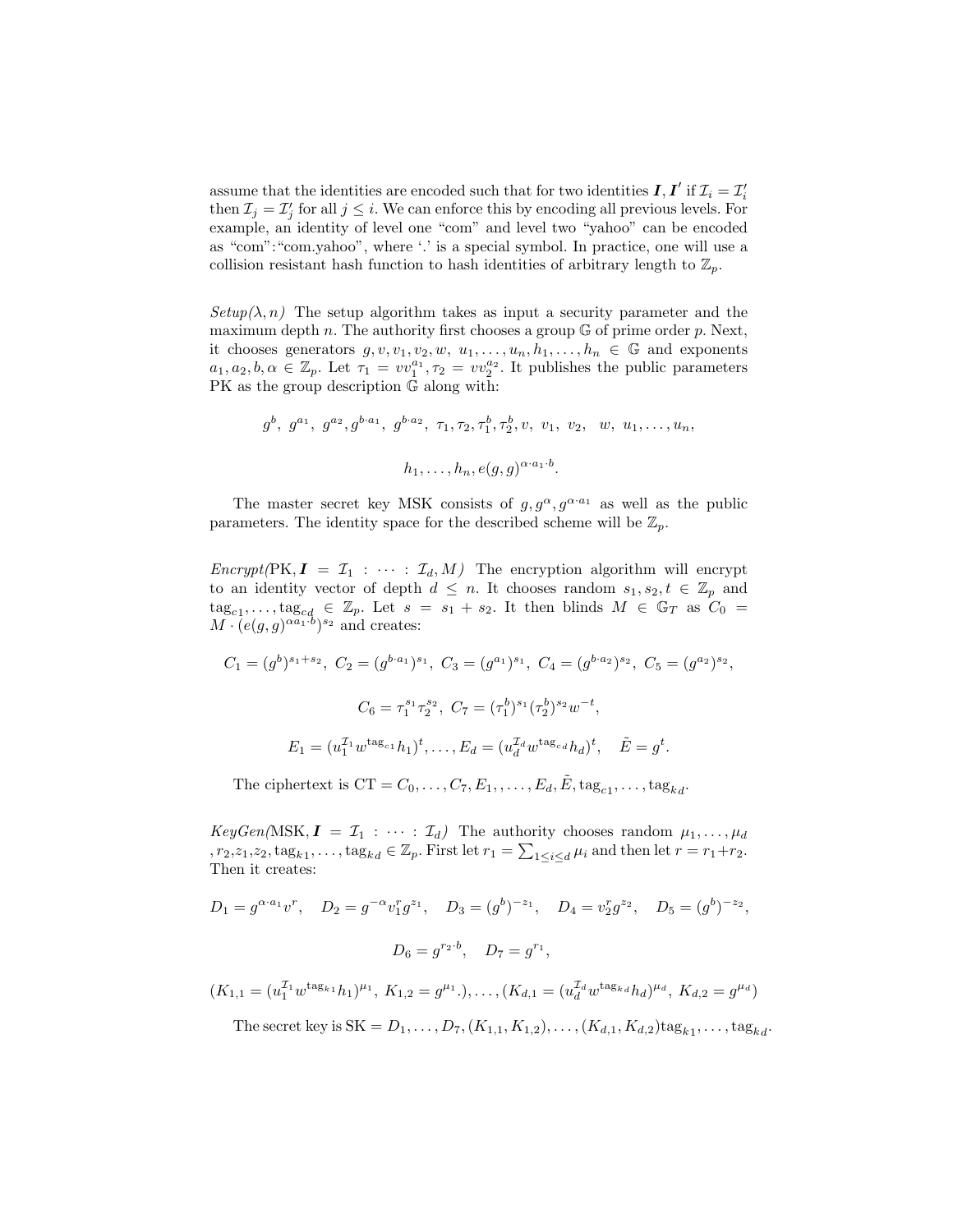$Delegate(PK, SK_{I=\mathcal{I}_1:\cdots:\mathcal{I}_d}, \mathcal{I}_{d+1})$  The algorithm will take a secret key SK =  $D'_1, \ldots, D'_7$ ,  $(K'_{1,1}, K'_{1,2})$ ,  $\ldots, (K'_{d,1}, K'_{d,2})$ ,  $\text{tag}_{k1}, \ldots, \text{tag}_{k_d}$  for **I** and extend it to depth  $d+1$  by creating a key for  $\mathbf{I} : \mathcal{I}_{d+1}$ .

The algorithm will "re-randomize" the existing key in the process of appending on a new key component; however, the existing  $\text{tag}_k$  values will remain. It chooses random  $\mu_1, \ldots, \mu_{d+1}, r_2, z_1, z_2, \text{tag}_{k,d+1} \in \mathbb{Z}_p$ . First let  $r_1 = \sum_{1 \leq i \leq d+1} \mu_i$ and then let  $r = r_1 + r_2$ . Then it creates:

$$
D_1 = D'_1 \cdot v^r, \quad D_2 = D'_2 \cdot v_1^r g^{z_1}, \quad D_3 = D'_3 \cdot (g^b)^{-z_1}, \quad D_4 = D'_4 \cdot v_2^r g^{z_2},
$$

$$
D_5 = D'_5 \cdot (g^b)^{-z_2}, \quad D_6 = D'_6 \cdot g^{r_2 \cdot b}, \quad D_7 = D'_7 \cdot g^{r_1},
$$

$$
K_{1,1} = K'_{1,1} \cdot (u_1^{T_1} w^{\text{tag}_{k+1}} h_1)^{\mu_1}, \dots, K_{d,1} = K'_{d,1} \cdot (u_d^{T_d} w^{\text{tag}_{k+d}} h_d)^{\mu_d},
$$

$$
K_{d+1,1} = (u_{d+1}^{T_{d+1}} w^{\text{tag}_{k+d+1}} h_{d+1})^{\mu_{d+1}},
$$

$$
K_{1,2} = K'_{1,2} \cdot g^{\mu_1}, \dots, K_{d,2} = K'_{d,2} \cdot g^{\mu_d}, \quad K_{d+1,2} = g^{\mu_{d+1}}.
$$

The secret key is  $SK = D_1, \ldots, D_7, (K_{1,1}, K_{1,2}), \ldots, (K_{d+1,1}, K_{d+1,2}), tag_{k_1}, \ldots$  $, \text{tag}_{k d+1}.$ 

 $Decrypt(CT, K_I)$  The decryption algorithm will be able to decrypt a ciphertext encrypted for  $I'$  of depth d' with private key SK<sub>I</sub> of depth d if 1)  $\forall i \leq d : I'_i = I_i$ for all  $i \leq d$  and 2)  $\forall i \leq d$ :  $\text{tag}_{ci} \neq \text{tag}_{ki}$ . We break the decryption algorithm into a set of calculations: First, it computes:

$$
A_1 = e(C_1, D_1) \cdot e(C_2, D_2) \cdot e(C_3, D_3) \cdot e(C_4, D_4) \cdot e(C_5, D_5)
$$

$$
A_2 = e(C_6, D_6) \cdot e(C_7, D_7) \quad A_3 = A_1/A_2 = e(g, g)^{\alpha \cdot a_1 \cdot b \cdot s_2} \cdot e(g, w)^{r_1 \cdot t}.
$$

If  $\forall i \leq d$  we have  $\text{tag}_{c_i} \neq \text{tag}_{k_i}$  then the decryption algorithm can compute

$$
A_4 = (e(E_1, K_{1,2})/e(\tilde{E}, K_{1,1}))^{1/(\text{tag}_{c1} - \text{tag}_{k1})} \dots
$$

$$
(e(E_d, K_{d,2})/e(\tilde{E}, K_{d,1}))^{1/(\text{tag}_{c,d} - \text{tag}_{k,d})} = e(g, w)^t \sum_{1 \le d} \mu_i.
$$

Finally, we can recover the message by computing  $C_0/(A_3/A_4) = M$ .

# References

- [1] Michel Abdalla, Mihir Bellare, Dario Catalano, Eike Kiltz, Tadayoshi Kohno, Tanja Lange, John Malone-Lee, Gregory Neven, Pascal Paillier, and Haixia Shi. Searchable encryption revisited: Consistency properties, relation to anonymous ibe, and extensions. In CRYPTO, pages 205–222, 2005.
- [2] Dan Boneh and Xavier Boyen. Efficient selective-id secure identity-based encryption without random oracles. In EUROCRYPT, pages 223–238, 2004.
- [3] Dan Boneh and Xavier Boyen. Secure identity based encryption without random oracles. In CRYPTO, pages 443–459, 2004.